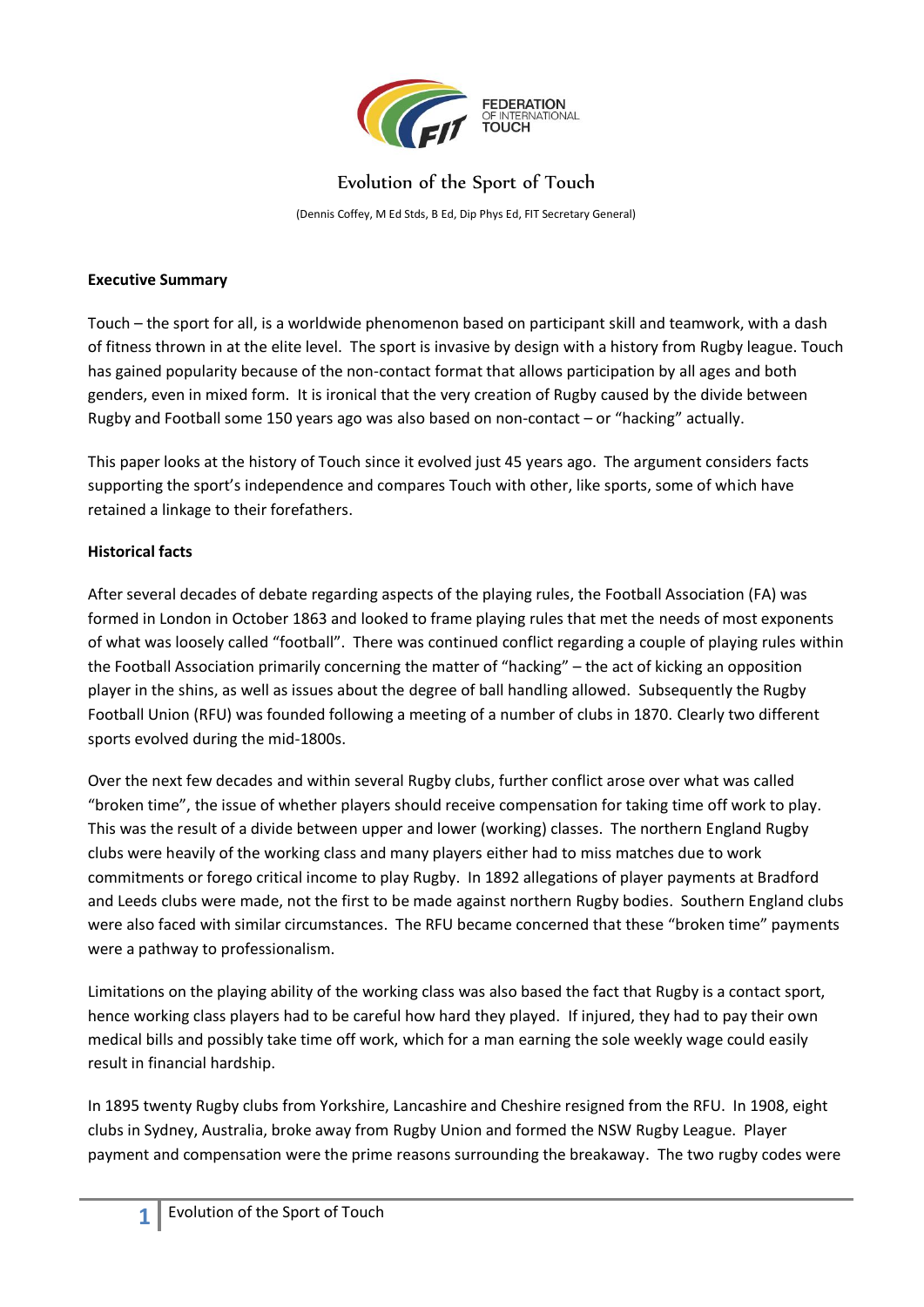

to exist for the foreseeable future and although similar in style there were various rule changes introduced, especially concerning action after a tackle and player numbers.

Payment disputes were also affecting Soccer (Football) and Cricket however Rugby Union's stance was the most radical. Amateurism was strictly enforced. Anyone accepting payment or playing Rugby League was banned from playing Rugby Union. It would be a century before union legalized player payments and even allowed players who had played a single game of Rugby League to subsequently play in a game of Rugby Union.

In the late 19<sup>th</sup> Century evidence shows that many variations of "Rugby" and "Football" evolved. Although the history of Gaelic Football dates back to medieval times, there are close ties with that sport and variants of Rugby Union. The modern rules of Gaelic Football were set down in 1886. On the other side of the globe in 1859, the sport of Australian Rules Football (AFL) evolved and while specific origin details remain somewhat obscure and are the subject of much debate, there is little doubt that the sport evolved from both a "football" and "rugby" background. The reason for the AFL breakaway was once more related to playing rules. In the AFL case it was about groups disagreeing with the formation of a scrum following a dropped ball or knock-on in open play.

American football also evolved from the game of Rugby Union in 1879. Walter Camp, a player and coach of Yale University, is recognized as "The Father of American Football" as the early rules of the game was instituted by him. However and previous to that, students of Princeton were already playing a game called "Ballown". That game was about fisting the ball and then players using feet to advance the ball past their opponents. There were no hard and fast rules that applied however the physical aspect of the game was immense and often resulted on open violence.

Some variations had been played prior to that year and in 1873, the Intercollegiate Football Association had been formed with representation from Columbia, Rutgers, Princeton, and Yale. Walter Camp began the final process of evolution from Rugby Union to American Football. The number of players was reduced from fifteen to eleven and the field size was set to a hundred and ten yards. Later on the term of "downs" was introduced and tackling below the belt was legalized.

However, the violent physical challenge that the game demanded, caused many serious injuries and deaths in the next few years. As a result, although still gaining popularity, football was banned in many colleges. In 1905, under a directive from President Theodore Roosevelt concerning a play called "the Flying Wedge", Yale, Harvard and Princeton universities setup a couple of meetings between schools and formed a seven member Rules Committee which was later came to be known as National Collegiate Athletic Association, or the NCAA. American Football has now become a multi-billion dollar industry.

# **More recent history**

In the mid 1960s in South Sydney, Australia, a group of ex-Rugby League players commenced a formal style of Rugby League (Football) that excluded body contact from the rules. The Australian Touch Football Association was formed in 1978 and the name of the game was formally changed to "Touch" in September 1981. Formal Touch rules were drafted and the sport quickly spread across the Tasman. The first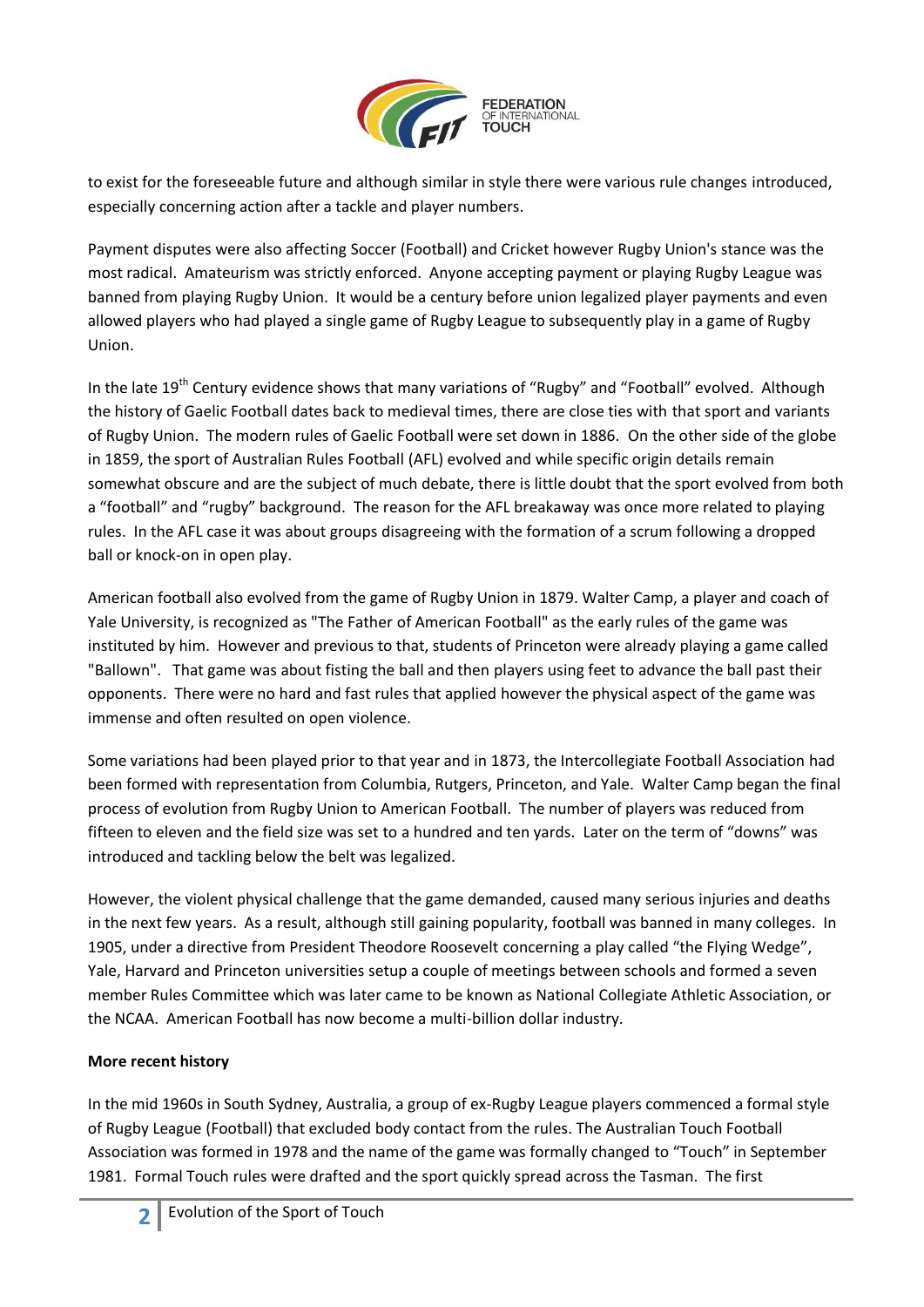

international was played in 1985 in Melbourne, Australia, between Australia and New Zealand and at the same time the Federation of International Touch was formed.

The sport of Touch completes the evolution of the manner of ball handling in recognized football sports. In the original Football the game involves foot contact with the ball and no handling is allowed, while Touch involves only handling with no kicking of the ball allowed. Ball movement and the utilization of space remain constant characteristics in each of the family sports.

The first Football world cup was delivered in 1930 and has been hosted every four years since (except during WW2). Rugby League conducted the original "Rugby World Cup" in 1954 in France, well before the first Rugby Union world cup, and has conducted fourteen world cup events at various intervals since then. The first Rugby Union world cup was played in New Zealand in 1987 just one year before the inaugural Touch world cup was hosted by Australia on the Queensland's Gold Coast. Both Rugby and Touch have delivered seven world cups and each deliver the event every four years – both sports are to next deliver their world cup events in 2011 (Touch in Scotland and Rugby in New Zealand).

Flag Football developed as a non-contact version of American Football with numerous variants. Flag football developed on military bases in the early 1940s as a recreational sport for military personal. The National Touch Football League was formed in 1960 and national championships have been delivered annually since 1971. Flag Football rules were first published in 1952 and Flag became an official non-contact variant in 1988. Again, the evolution of Flag Football was based primarily on a need for safer or at least less-physical sport and initially for a way to practice (real) American Football without injury.

Many other "national organizations" have formed since the mid 1990s to take advantage of the more than 20 million players participating in Flag Football programs within the USA. As the list continues to grow there have been many attempts to "unify" Flag Football however fragmentation continues. The drive to crown just one national champion is elusive and in the words of Tim Langdon, "will never be realized until league and tournament directors put the game and players first and their egos second."

In Sydney Australia in 1992, former St George Dragons halfback Perry Haddock founded the non-contact sport of OzTag while coaching a Rugby League junior team. The rules were basically copied from Touch with the same field dimensions but restricted kicking is allowed. Like most versions of Tag Rugby, a "tackle" is made when one of the two Velcro strips is removed.

Unlike OzTag, Mini Tag is clearly based on Rugby Union rather than Rugby League. For under-7 children it does not have an equivalent of the six tags or six touch laws and instead tackled players must off-load the ball. For under-8 ages there is a six tag law (RFU Continuum 3.5.g) which requires that on the 7th tag the referee will stop the game and give the ball to the other side. The game is then restarted with a free pass. Mini Tag is currently the only form of Rugby Union permitted by the English RFU for under-8 and under-7 age groups. Mini Tag requires the use of a size 3 Rugby ball and does not allow any scrums, line-outs or kicking.

Tag Rugby, also known as Flag Rugby or Flag Rugby League or just Tag, is a non-contact team game in which each player wears a belt that has two Velcro strips attached. The strips may also be attached directly to player shorts in some variants. The mode of play is similar to Rugby Union and Rugby League with a ball-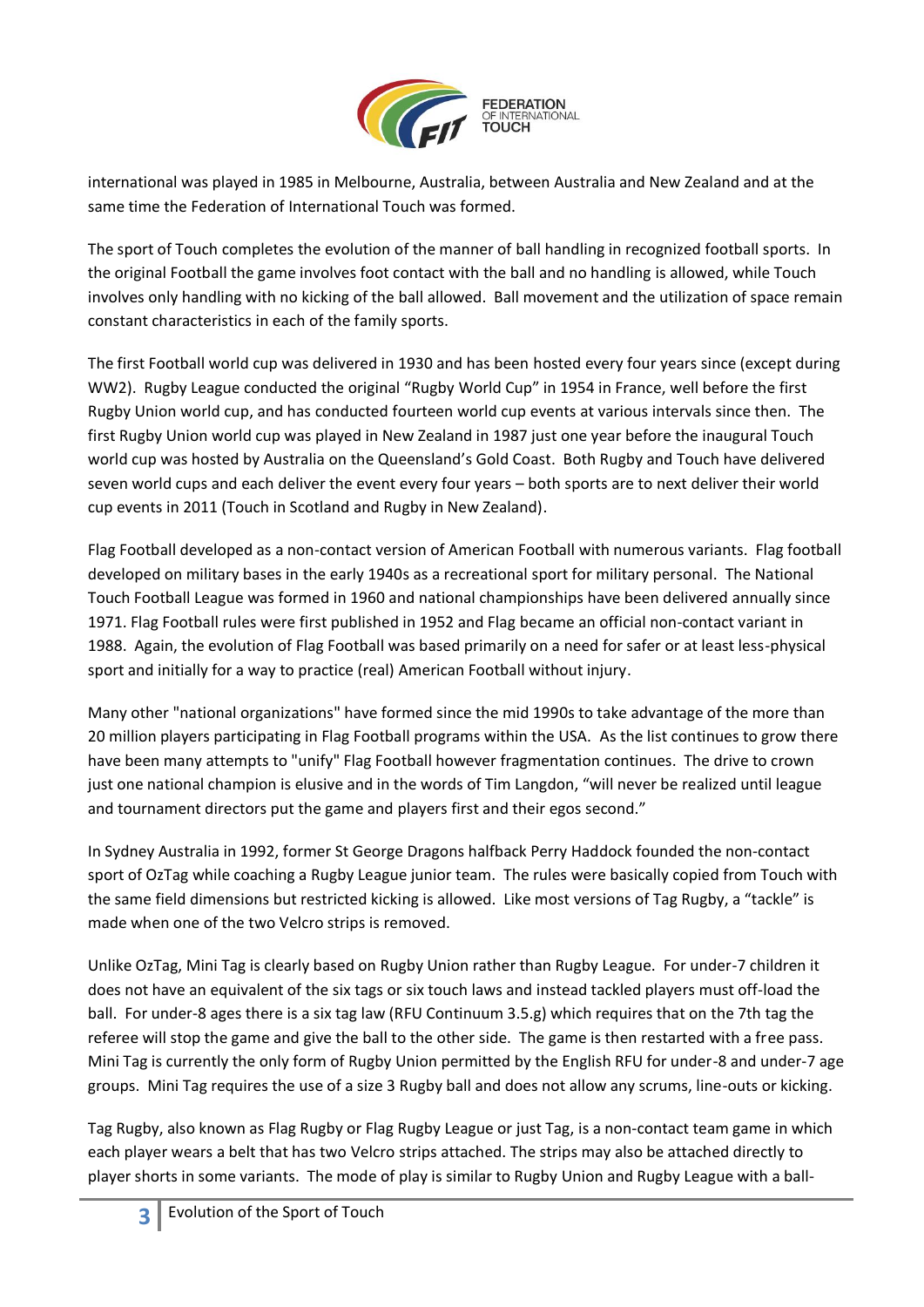

carrying attacking player attempting to dodge, evade and pass an oval ball while defenders attempt to prevent them scoring by "tagging', the action of pulling a Velcro attached tag from the ball carrier. Tag Rugby is also used as a development game / alternative by the Rugby Union amateur community and in some countries Tag Rugby has recently developed a close association with Rugby Union. Tag is a rather different game from the sport of Touch and has become particularly popular in Ireland.

There are four major types of Tag Rugby played in Ireland. They include men-only leagues, women-only leagues, mixed leagues (in which a minimum of three players must be female), and a veterans league (over-35 years of age). Each type is usually played in four different ability categories ranging from A league (the most competitive) through B, C, and beginners league (the most inexperienced and usually the least competitive).

The original sport of Touch (Football) was played under Rugby League Laws without activities that involved hard physical contact. The removal of body-contact was a prime evolution motivator. The field size was reduced by half so that two games could be played on one Rugby League sized field, allowing greater participation and adapting to the scarcity of available grassed areas. The name of the game changed officially in 1981 (dropping the word "Football") and a formal set of Touch playing rules was developed and issued the same year. The sport involved defenders stopping a ball carrier with a light "touch" rather than a body check or tackle that was used in Rugby League. Initially there were seven players on the field and a (Rugby League style) marker was used after each touch. Soon the marker was removed and the on field player number reduced to six. In March 1985 following the first international between Australia and New Zealand in Melbourne, the Federation was formed, the first global set of rules was issued and the official FIT playing rules have been the sport's global reference ever since.

Primarily because of simplicity, skills based motion and the avoidance of full-contact, together with team (social and communication) benefits and minimum equipment requirement, Touch is a game suited to both genders and to young and old alike. Few sporting activities have the attraction of men and women playing in the same team. Even fewer allow parents and children the opportunity to participate together. There are no limitations on the nature of playing divisions in Touch with single gender, mixed gender, aged divisions up to 65 years, and numerous community level divisions including family basis entry requirements.

While the main attraction is acknowledged as being for health and social reasons, Touch is also suited to the elite athlete with demands of high level skill, fitness, teamwork and tactics. The sport is primarily about creating space, ball movement and scoring. Over the past thirty years, primarily in Australia and New Zealand, technical education programs have been developed for coaches, referees and selectors in the sport of Touch. These programs, supported by respective resource packages, involve progressive and formal accreditations from community to elite levels. Scientific research has become an important element of the game and there are many instances where the sport of Touch has been the forerunner to similar technical developments in other sports.

As a relatively young sport, and perhaps somewhat different to the trial-and-error processes of earlier sports, most technical development is based on sound technical research. In 1983 a referee analysis project developed the justification for increasing on field referees from one to two. A more recent project in 2006, involved detailed on-field movement pattern analysis using GPS units on players and referees. Early this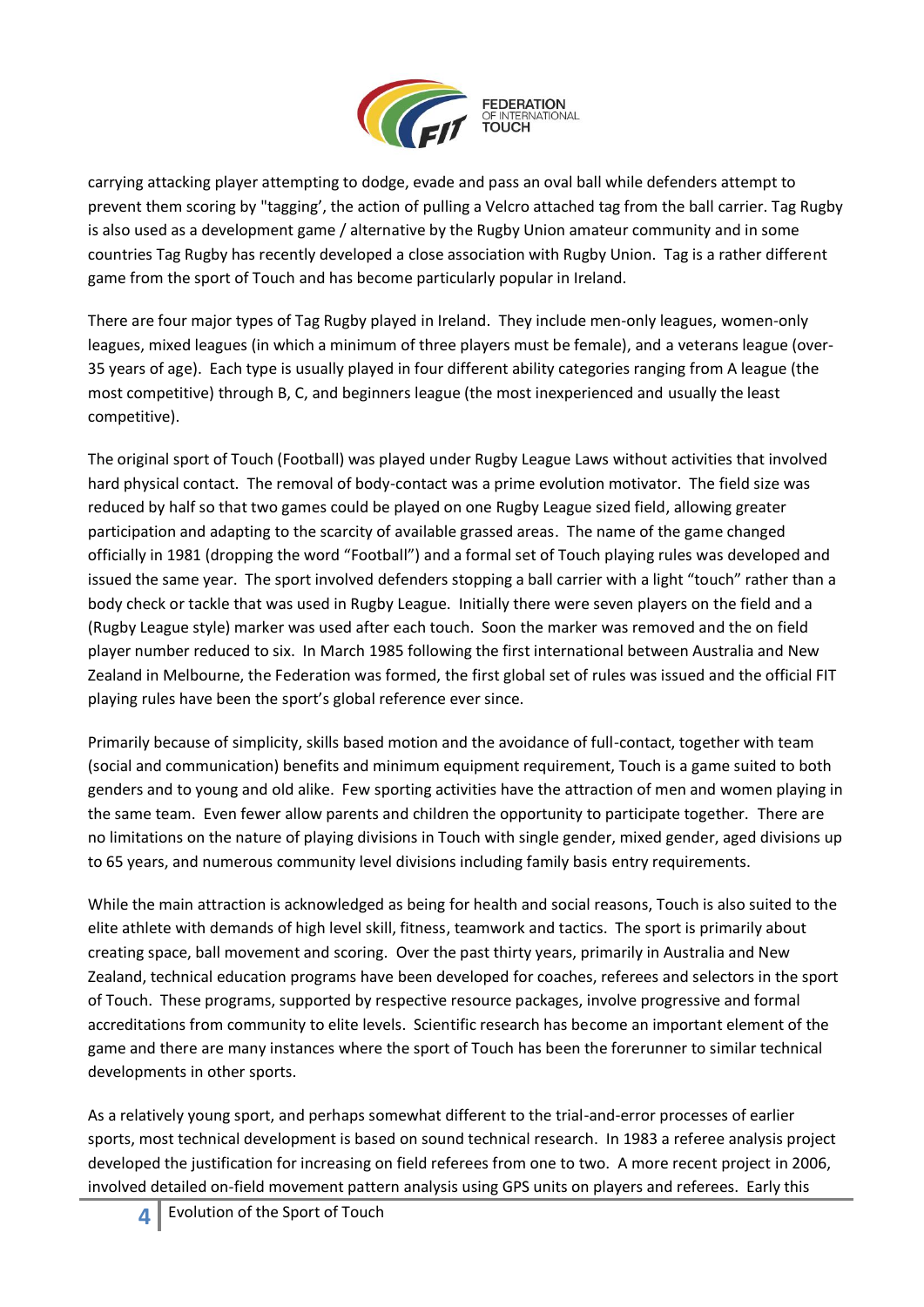

century and because of the increasing speed of the representative game, Australia identified the need for three officiating referees, which is now standard practice in all representative matches. Some of the technical processes developed and implemented for Touch have been copied directly by other sports.

Globally there is a recognised technical gap between the Northern and Southern hemispheres. In an effort to reduce that gap both Australia and New Zealand, through the International Touch Federation, have been supporting worldwide technical development projects. Touch is currently played in more than 50 countries worldwide and membership of the Federation is rapidly increasing. Significant recent participant number increases have been noted in Asia and throughout Europe.

There can be little doubt that the success of the sport in Australia, where there are more Touch participants than Rugby Union and Rugby League combined, is a direct reflection of the success of the sport of Touch within the schools / education system. In addition to delivering regular intra-school and inter-school competitions, the sport offers the AusSquad program, AusTouch, Open Days and carnivals, coaching workshops, clinics and other school and community based activities, for schoolchildren, teachers and parents all year round.

The first Schools Touch Tournament was conducted in Queensland in October 1983 and the Queensland Secondary Schools Touch Association (QSSTA) was formed a year later. The Queensland All Schools Touch event is now the biggest schools event anywhere in the world with over 250 teams and nearly 3000 players entering each year. In 1986 the Queensland Open teams toured New South Wales and the ACT and during this tour a meeting was held in Sydney to form the Australian Secondary Schools Touch Association, a group fully supported and endorsed by the Australian Touch Association and the Australian Schools Sports Council. The first schools national championship was conducted a year later.

Touch quickly grew in popularity within the schools system, supported by teachers and parents, and today more than half a million children participate in regular schools competitions in the state of Queensland and a similar number in New South Wales. Now accepted as a main stream sport because of the skills base and lack of injuries, Touch was not seen as a threat to other sports. In particular, the football codes (especially Rugby League and Rugby Union) are more than grateful to receive the presented talent for their subsequent use. In Queensland alone, the sport of Touch has been a productive breeding ground for numerous Rugby League, Rugby Union and other sportsmen and sportswomen. The single state QSSTA is a model for developing athletes for national representation and professional sports.

Darren Lockyer, stalwart Captain of Australian Rugby League for many years, had his grounding in Queensland Touch. Benji Marshall, Captain of New Zealand Rugby League, represented Australia in the Mixed Open division of the 2003 Touch World Cup in Japan. Carolyn Crudgington (Gunderson), Australian Olympic Softball representative also honed her many agility and coordination skills in Queensland Touch. The list goes on and there is strong evidence to support the benefit of Touch to other sports.

There are also other derivatives of Rugby League also known as OzTag, and Mini Tag a derivative of Rugby Union for juniors, are popular in Ireland and Australia in particular, as non-contact variants. As Rugby Union and Rugby League may be perceived as competitors, a similar position applies with Touch and Tag.